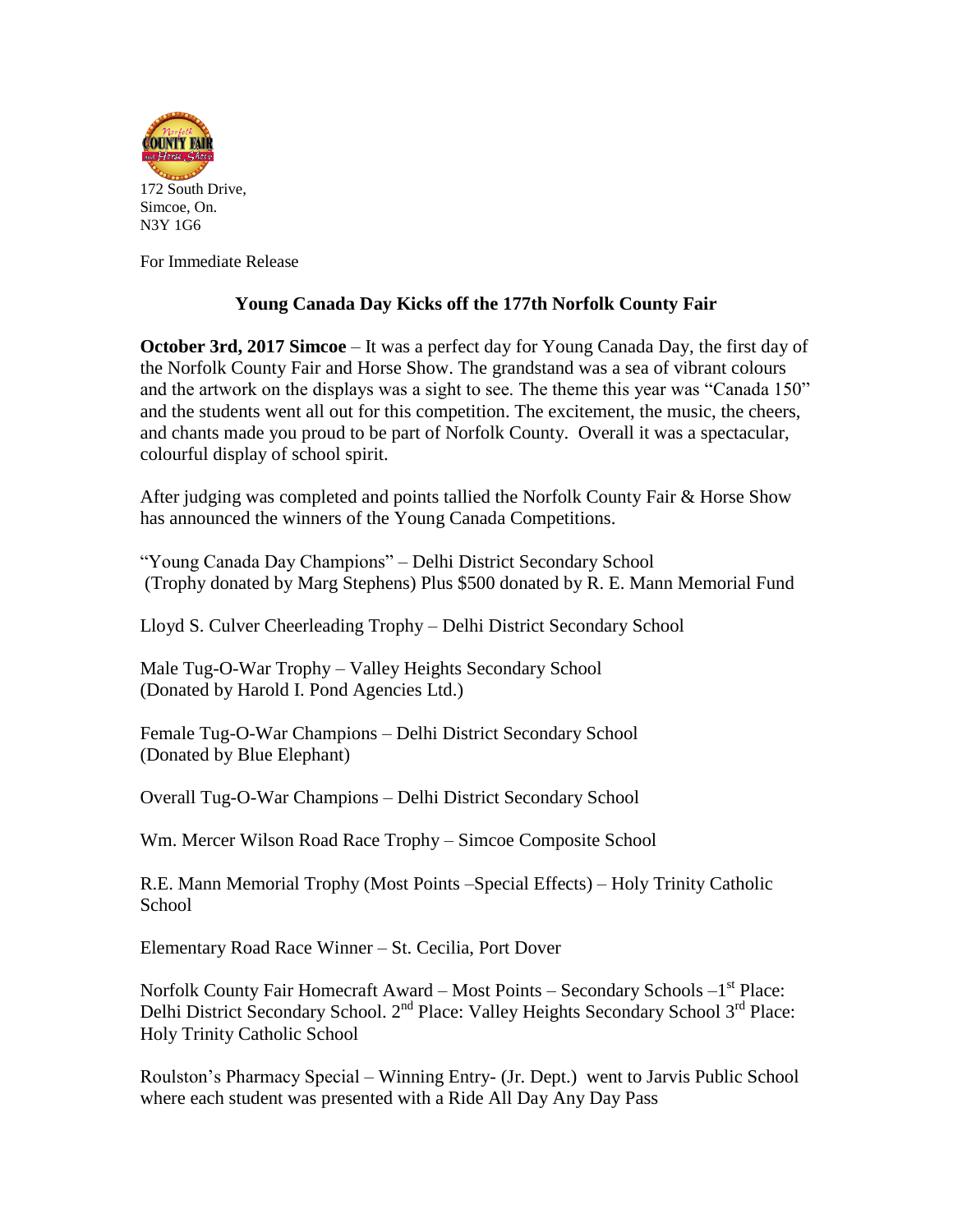Wilf Pond Award-Junior (Cash Award & Certificate) presented to Evan Reeker of Caledonia

Wilf Pond Award –Intermediate (Cash Award & Certificate) presented to Amberlee Morgan of Delhi District High School

F. April Maxwell Memorial Award (Best Piece of Art Work in Sr. Classes) was awarded to Taylor Violet Ross of Waterford District High School

The results are in for The Clark's Pharmasave Award (Champion Girl), The Dave's World Award (Champion Boy) and the Eta Zeta (Kiddie Korner) along with many other awards and trophies.

This year's winner of the Jr. Fair Champion Boy Award for the most points for a male in the Junior Fair is Simon Friesen, Simcoe. He was awarded the Dave's World Award.

This year's winner for the Jr. Fair Champion Girl Award for most individual points for a female in the Junior Fair is Nicole Murray, Delhi; she was awarded the Clark's Pharmasave Award.

The Kiddie Korner winner was Blake Long, from West Lynn Public School, Simcoe who was awarded the Eta Zeta Chapter Trophy. This trophy is awarded to preschoolers under the age of five who earn the most points in that category.

Holy Trinity Catholic High School was presented the "Ruth Gundry Memorial Award" this is a new cash award of \$100 for the most points in the Art Division of the Junior Fair Department. Entries for this competition must be made on a group basis by the school.

Other Fair winners announced today:

The "Johnny Appleseed Trophy", presented in memory of the late John Cooper, went to Matthew Samborski for his 2017 display theme: "Happy Birthday Canada"

The Joan L. Cleaver award was presented to Stephanie Samborski, of Simcoe.

A new award was presented today in Jr. Art. The Harley Snively Memorial Award was presented to Andrea Stephens of Simcoe Secondary School.

*The Norfolk County Fair & Horse Show is celebrating its 177th year. It is the fourth largest fair in Ontario, with over 100,000 visitors each year. This year's fair features agricultural displays, craft exhibits, food vendors, art demonstrations, competitions, midway rides, concerts, kids tent and craft brew lounge, plus many other special events. For more information on the fair and any of the scheduled events, please visit our website at [norfolkcountyfair.com](http://www.norfolkcountyfair.com/)*